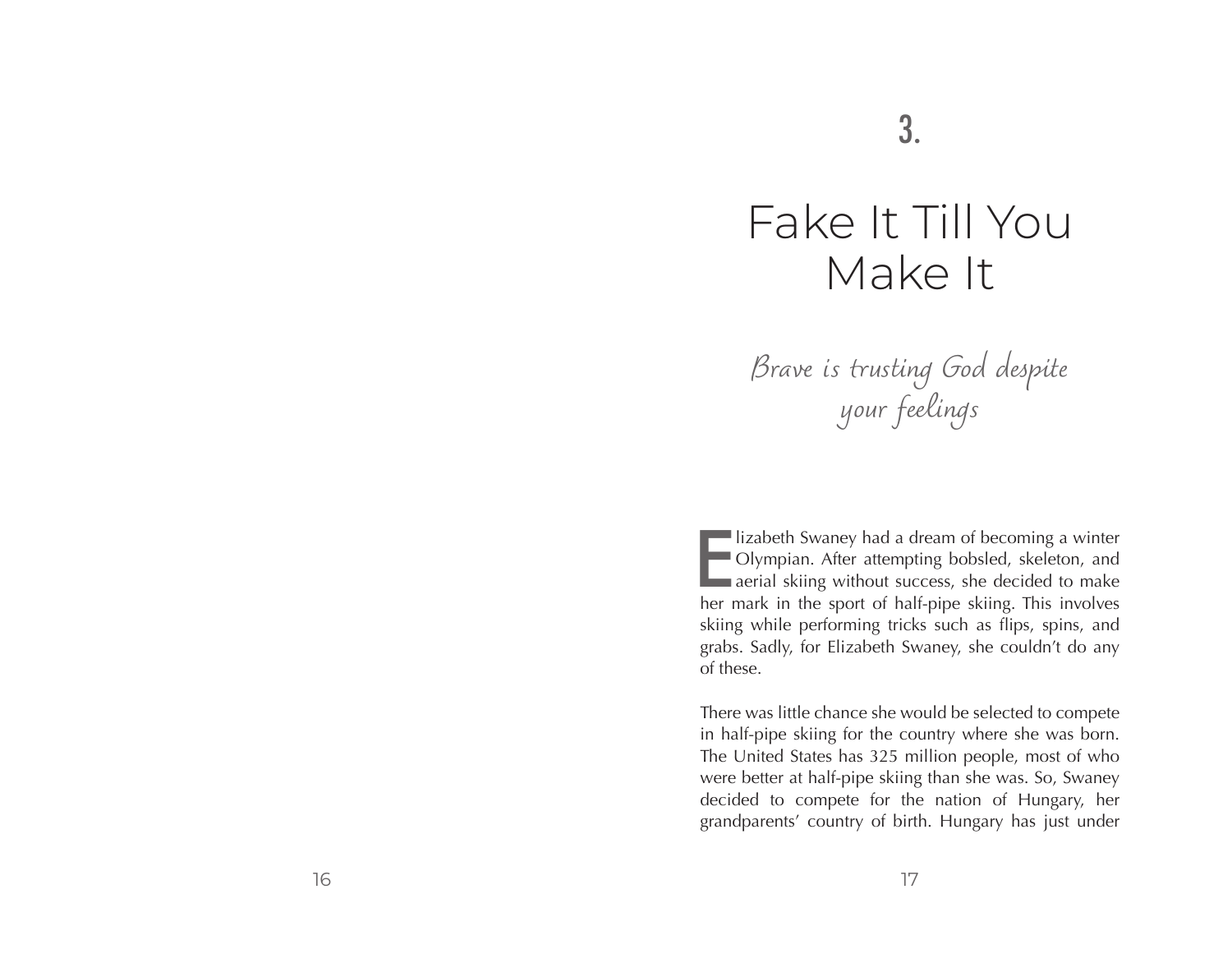# Travis Barnes

10 million people, giving her a better chance of Olympic selection.

The question remained—how was Elizabeth Swaney going to qualify for Olympic half-pipe skiing when she couldn't even do the sport?

There were two criteria for Olympic selection:

- The world's top 24 skiers will be selected but only a maximum of four from any one nation.
- Athletes must place in the top 30 in a recognized halfpipe competition.

These looked like difficult criteria to meet given Swaney's lack of ability. However, she was undeterred and decided to enter a half pipe competition. Swaney travelled to New Zealand, entered a competition, and came in  $26<sup>th</sup>$  place. How did she pull off such a feat when she couldn't even perform the simplest of tricks? Swaney started at one end, skied to the other, performed no tricks and came in last place. But importantly, there were only 26 athletes in the competition. This fulfilled one of the two criteria, she had finished in the top 30 in a recognized halfpipe competition.

But how would Swaney get her ranking up to be one of the twenty-four athletes at the Olympic Games? When Swaney finished 26<sup>th</sup> in New Zealand she earnt herself some ranking points—not many, but it was a start. Swaney figured that, if she needed more points, she simply needed to enter more competitions. So Swaney went to Canada and came  $21^{st}$ , to South Korea and came  $26^{th}$ , France  $24^{th}$ , and Spain 21<sup>st</sup>. In China she finished  $13<sup>th</sup>$ —how did she manage that? There were only 15 competitors and two of them crashed out. Swaney also competed all around America, accruing points and improving her ranking. As the Olympics drew near, Swaney found herself ranked 34<sup>th</sup> in the world. Consider Elizabeth Swaney's monumental achievement—she was ranked  $34<sup>th</sup>$  in the world for a sport she didn't even do!

Swaney's world ranking was close but just shy of Olympic selection. Then, some technicalities began to run in her favour. America had six skiers in the top 24 but was only allowed to send their best four. Swaney avoided that by competing for Hungary. Some of the world's top 24 were injured—half-pipe skiing is a dangerous sport, especially for those who perform tricks. As a result, the Olympic Committee kept going further and further down the list. Eventually, they found themselves inviting Hungary's Elizabeth Swaney to the Olympic Games. Elizabeth, take a bow!

What a remarkable achievement! Elizabeth Swaney went to the 2018 winter games in a sport she couldn't do for a country she didn't live in. On the day of her event, she started at one end, skied to the other, performed no tricks, and finished in last place. There were 2,922 athletes at the 2018 winter games and Swaney was surely the most unlikely of them all.

If you thought Elizabeth Swaney making the Olympics was unlikely, we're about to encounter one of the most unlikely leaders in the Bible. His name is Gideon, and we meet this brave warrior hiding in a hole.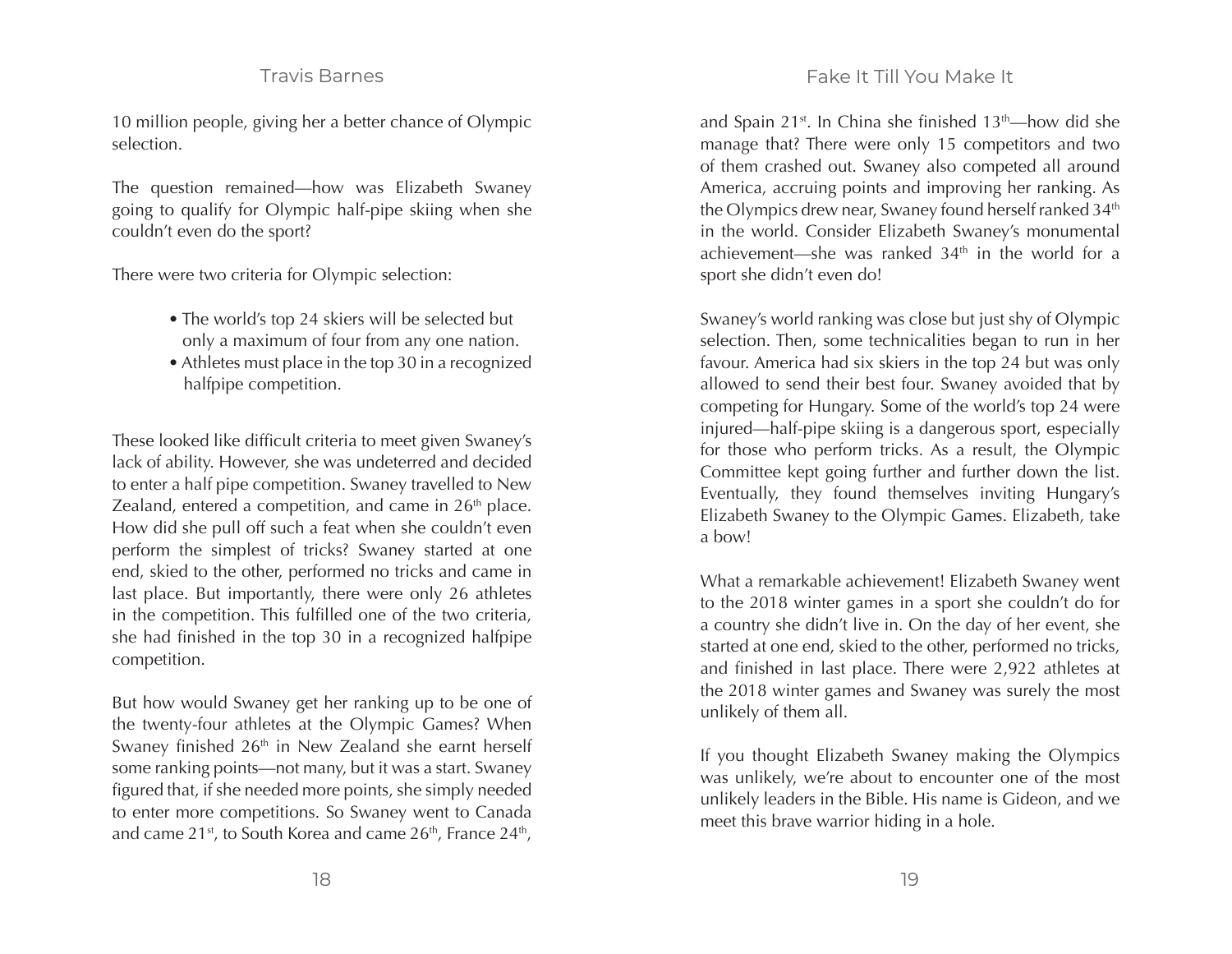# Fake It Till You Make It

### Travis Barnes

#### To set the scene:

Gideon belongs to the nation of Israel, which at this time is being severely persecuted by the nation of Midian. The Midianites attack Israel's farms, destroying their crops and reducing Israel to starvation. This happens at a time when Israel isn't following the Lord. The Angel of the Lord appears to Gideon who is threshing wheat in a winepress. You don't need to be an expert to know that winepresses are for pressing grapes to make wine, not for threshing wheat, but Gideon has chosen this unconventional location to hide from the Midianites.

The Angel of the Lord speaks to Gideon and says, "Mighty hero, the Lord is with you!"

Has there been a mistake? Did the Angel go to the wrong hole? Israel's hopes of freedom rest on the shoulders of a hero in hiding.

Gideon replies, "If the Lord is with us why has all this happened to us?"

Gideon doesn't get it; he doesn't even realise that Israel is suffering because of their disobedience.<sup>11</sup>

Gideon offers excuses: "How can I rescue Israel? My clan is the weakest in the whole tribe of Manasseh, and I am the least in my entire family!"

But the fact that Gideon is weak is exactly the reason God uses him. God wants to show Israel that it is God who will rescue them from the Midianites, not a strong warrior.

The Lord offers Gideon further encouragement: "I will be with you. And you will destroy the Midianites as if you were fighting against one man."

Gideon asks if he can bring God a voluntary offering. This is a great move, as a voluntary offering is a way to worship God. Gideon may be weak, but he offers God what he has. God accepts Gideon's offering; the Angel of the Lord touches the gift with the tip of his staff and fire consumes it and the Angel disappears! A miraculous event—this should give Gideon the encouragement he needs to be brave…

Next, God tells Gideon to pull down his father's altar to Baal, which is an idol that Israel worships instead of God. Gideon plucks up the courage to pull the idol down, but at night when no one's watching. It's braver than hiding in a hole—but not by much.

Now Gideon asks God to prove to him that He plans to use him. If Gideon wants a sign all he needs to do is open his eyes! The Angel of the Lord has appeared to him and personally told him he would rescue Israel. Plus, Gideon's offering was consumed by fire. But God is remarkably patient with Gideon's questioning. When Gideon puts out a woollen fleece and asks God to make the fleece wet and the ground dry, God grants his request.

Gideon then says to God:

Please don't be angry with me, let me make one more request. Let me use the fleece for one more test. This time let the fleece remain dry while the ground around it is

<sup>11</sup> Judges 6:1 The Israelites did evil in the Lord's sight. So, the Lord handed them over to the Midianites for seven years.